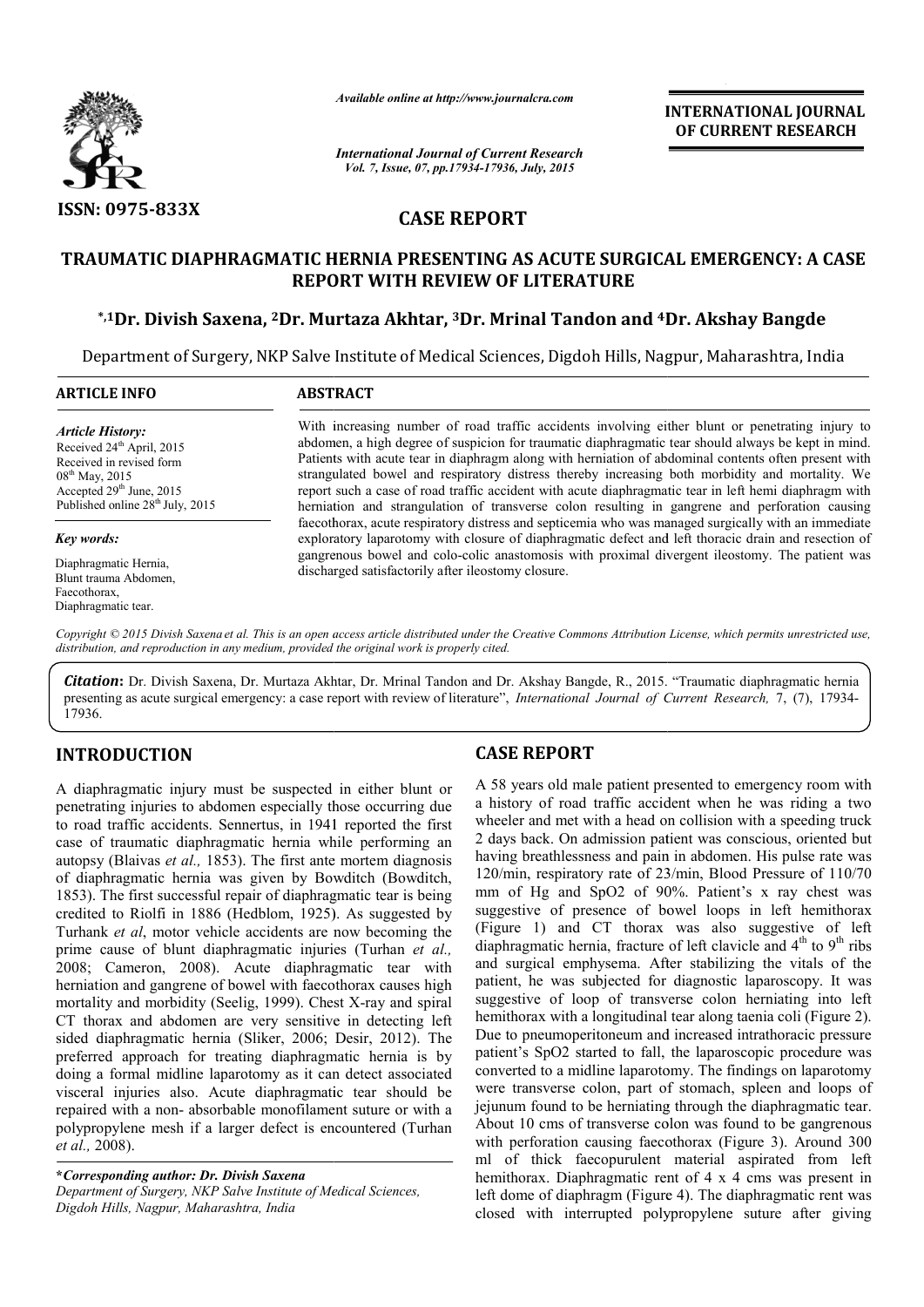through saline wash to left hemithorax and putting in an intercostal drain.



**Figure 1. X- ray Chest showing presence of bowel loops in left hemithorax and fracture of ribs on left side**



**Figure 2. Laparoscopic view of herniated transverse colon through left hemidiaphragm along with longitudinal serosal tear**



**Figure 3. Figure showing gangrenous segment of tr transverse colon with perforation**



**Figure 4. Diaphragmatic rent of 4 x 4 centimetres matic** 

The gangrenous part of transverse colon was resected and colocolic anastomosis done with a proximal divergent ileostomy. Post operative period was uneventful except for purulent drain from left intercostal drain for almost 15 days. Ileostomy closure was done after 2 months and patient was discharged satisfactorily.

## **DISCUSSION**

Injuries to the diaphragm occur either due to penetrating or blunt injuries to abdomen and thorax. These are now becoming relatively more common with increase in number of motor vehicular accidents. Around 0.8-1.6% of patients with blunt trauma have diaphragmatic tear with herniation of abdominal contents (Hedblom, 1925; Turhan *et al.,* 2008). Left sided diaphragmatic herniation is more common accounting for diaphragmatic herniation is more common accounting for around 68% as right hemidiaphragm is guarded by liver (Hanna et al., 2008). The diagnosis may be delayed in those patients who are on ventilatory support as positive pressure ventilation who are on ventilatory support as positive pressure ventilation<br>prevents herniation (Sharma and 2001).The literature reports incidence of missed diaphragmatic injuries to be around 12 % incidence of missed diaphragmatic injuries to be around 12 % to 66% in patients who are asymptomatic on admission (Guth *et al.,* 1995). Diaphragmatic hernia causes various pathophysiological changes in circulatory and respiratory system due to loss of diaphragmatic function, compression of lungs, mediastinal shift and decreased venous return to heart. The patients present with respiratory distress, pain in abdomen and vomiting. Clinically, there is a reduced breath sound in left hemithorax and sometimes gurgling bowel sounds may be heard. Blind placement of a chest tube in undiagnosed case of diaphragmatic hernia may result in visceral injuries. Chest X ray is very sensitive in diagnosis of left sided diaphragmatic hernia and it may show elevation of left hemidiaphragm, distorted margins of diaphragm and presence of abdominal contents in thorax with or without constriction i.e. "collar sign" (Sliker, 2006). ray is very sensitive in diagnosis of left sided diaphragmatic<br>hernia and it may show elevation of left hemidiaphragm,<br>distorted margins of diaphragm and presence of abdominal<br>contents in thorax with or without constrictio Post operative period was uneventful except for purulent drain<br>from left intercostal drain for almost 15 days. Ileostomy<br>closure was done after 2 months and patient was discharged<br>satisfactorily.<br>**DISCUSSION**<br>Injuries to t al., 1995). Diaphragmatic hernia causes various<br>hophysiological changes in circulatory and respiratory<br>tem due to loss of diaphragmatic function, compression of<br>gs, mediastinal shift and decreased venous return to heart.<br>p procedure and the procedure of the results.<br>
The gangerous part of transverse colon was researed and colo-<br>
related to the presenting as sure that process and colored as the presenting as sure that the *presenting* relati

However, Murray *et al*. reported 62% of asymptomatic patients sensitivity of spiral CT thorax and abdomen in detecting diaphragmatic hernia is reported to be in the range of 14% to sensitivity of spiral CT thorax and abdomen in detecting diaphragmatic hernia is reported to be in the range of 14% to 82% (Desir, 2012).In our patient X-ray was diagnostic of left sided diaphragmatic hernia. CT was done in our patient to detect other visceral injuries. Laparotomy is usually the preferred approach for surgical management as it can also